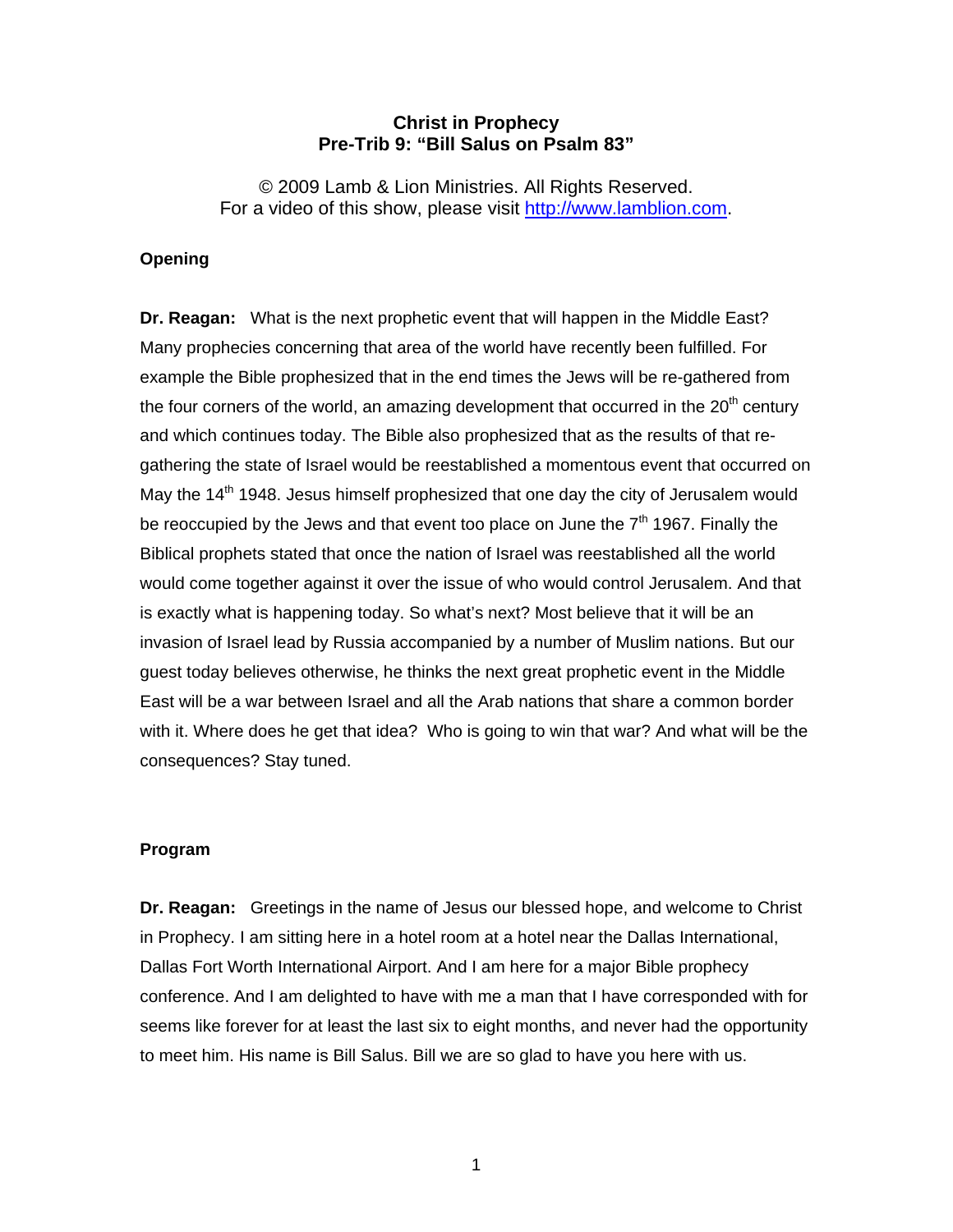**Bill Salus:** David thank you it is a pleasure to be on your program today.

**Dr. Reagan:** Now tell us where you are from.

**Bill Salus:** I am from Palm Springs California, Indio area out there in Southern California.

**Dr. Reagan:** Well I am glad we finally got you in the Dallas area. Bill and I have been corresponding for so long back and forth and it is really a joy to meet him personally now. Bill is a relatively new person on the scene when it comes to Bible prophecy. But I want to tell you what he hit it with a big splash. That is he wrote a book entitled, *Isralestine*. In fact I have a copy of that book right here. And we are going to tell you at the end of the program how you can get a copy of it. But Bill came up with some really great ideas in this book that help explain some things that had never been explained before concerning end time Bible prophecy. But tell you what Bill before we get to that, I want to take a moment to let our viewers get better acquainted with you. So tell us a little about your background your family, whatever.

**Bill Salus:** Well I am married I have been married 36 years, my lovely wife Tony and I've got three adult children and two grand children. I was a professional musician for many years in the Hawaiian Islands then I went on to another career after that. And got my business degree and opened a mortgage company, in Big Bear Lake, California, that is where I meet Chuck Missler, and became a Christian and that was back in 1992. I became a Christian by attending his Revelation studies, there was a Calvary Chapel up there right next door to my office, and he was teaching on Revelation. And I wasn't a Christian at the time. And I was a friend with the pastor Mike Fulmer of Calvary there, he invited me to come over, he knew I would be interested in something like that. And indeed I was, so I immediately was just fascinated by Bible prophecy through, especially the way Chuck Missler taught it. I became a sponge, I went out and bought all of his… Then there was an earthquake and in 1992, a 7.2 earthquake right there in the area. And Chuck Missler left like a month after I became a born-again Christian. So I got all of his tapes and books and Dr. Arnold Fruchtenbaum so on and so forth.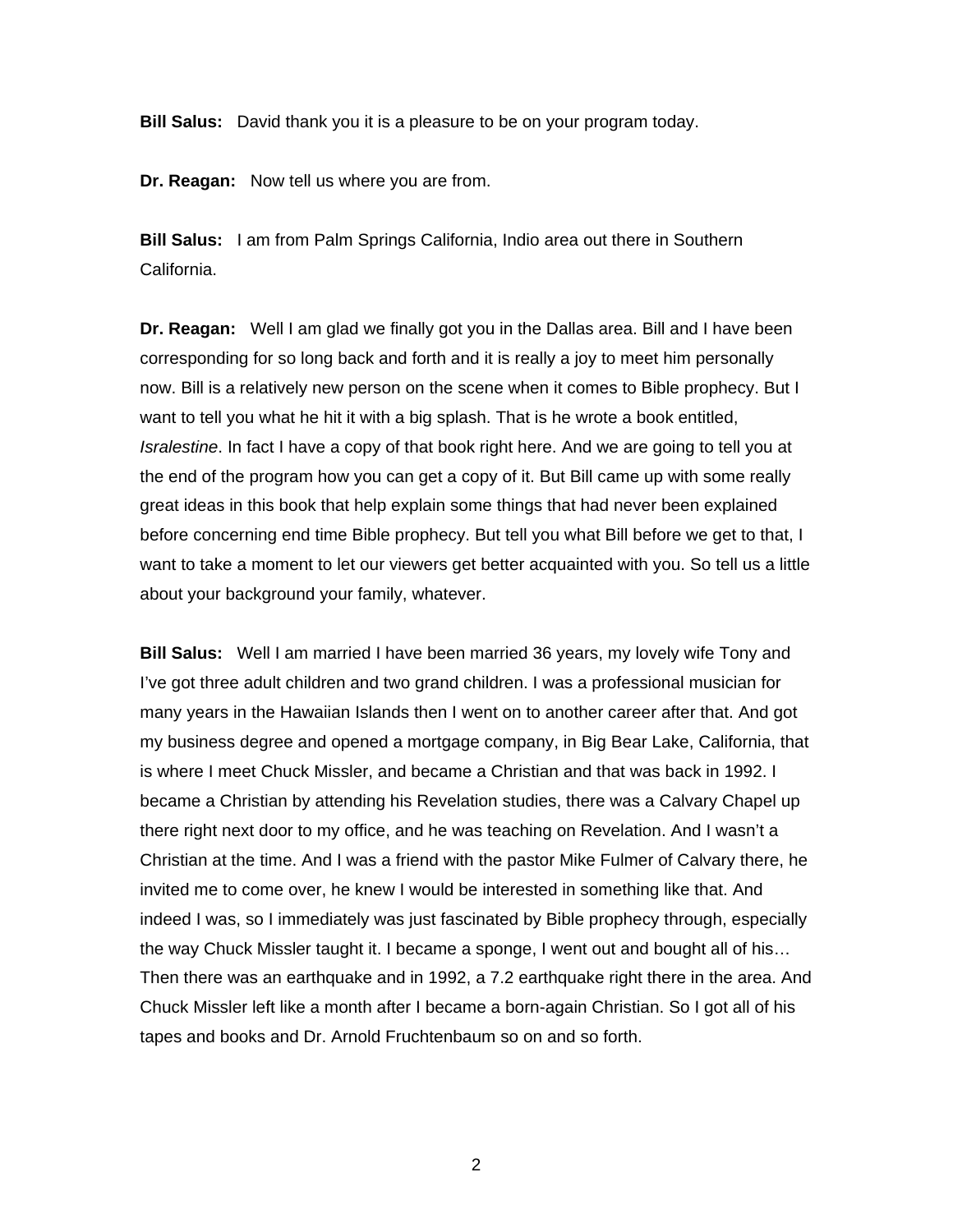**Dr. Reagan:** Brother you must been studying non stop. It is hard to believe that you become a Christian in 1992 and already have a best selling book on Bible prophecy.

**Bill Salus:** Ah, this is true, I was just fascinated every morning before I went to work about 4 o'clock, 5 o'clock in the morning I would spend a couple hours studying prophecy.

**Dr. Reagan:** So you hit the ground running trying to make up for lost time, huh?

**Bill Salus:** I did I was just so intrigued.

**Dr. Reagan:** Well I tell you that is an amazing story Bill. And to me there is only one answer to what has happened. That is God gave you a supernatural anointing to understand Bible prophecy to be able to explain it to others. And to give you some insights that you couldn't have gotten that quickly studying Bible prophecy.

**Bill Salus:** Well thank you David I feel very blessed that God meet me in those studies and those studies turned into chapters and now we have a book.

**Dr. Reagan:** Well let's get to your book for a moment, because I tell you it is something else and I want people to realize how important this book is. And let me get into this by saying that in Ezekiel 38 and 39 it speaks of a great invasion of Israel in the end times. Most people believe this is going to be lead by Russia together with a lot of Muslim nations. And there are some problems with this, because most Bible prophecy scholars until you came on the scene believed that this would be the next major prophetic event. But the problem is that in Ezekiel 38 and 39 it says over and over Israel would be living securely says it that for example verse 8 of 38 in verse 11, "they will be living without walls," in verse 14, "they will be living securely." And that is not the situation in Israel today. And yet people have said, well it is just a relative thing they are relatively living securely but they are not. And so how could this be the next event when that condition has not been met? Also there is a puzzling thing about the prophecy and that is when it names the Russian allies it does not include any of the Arabs nations that have a common border with Israel.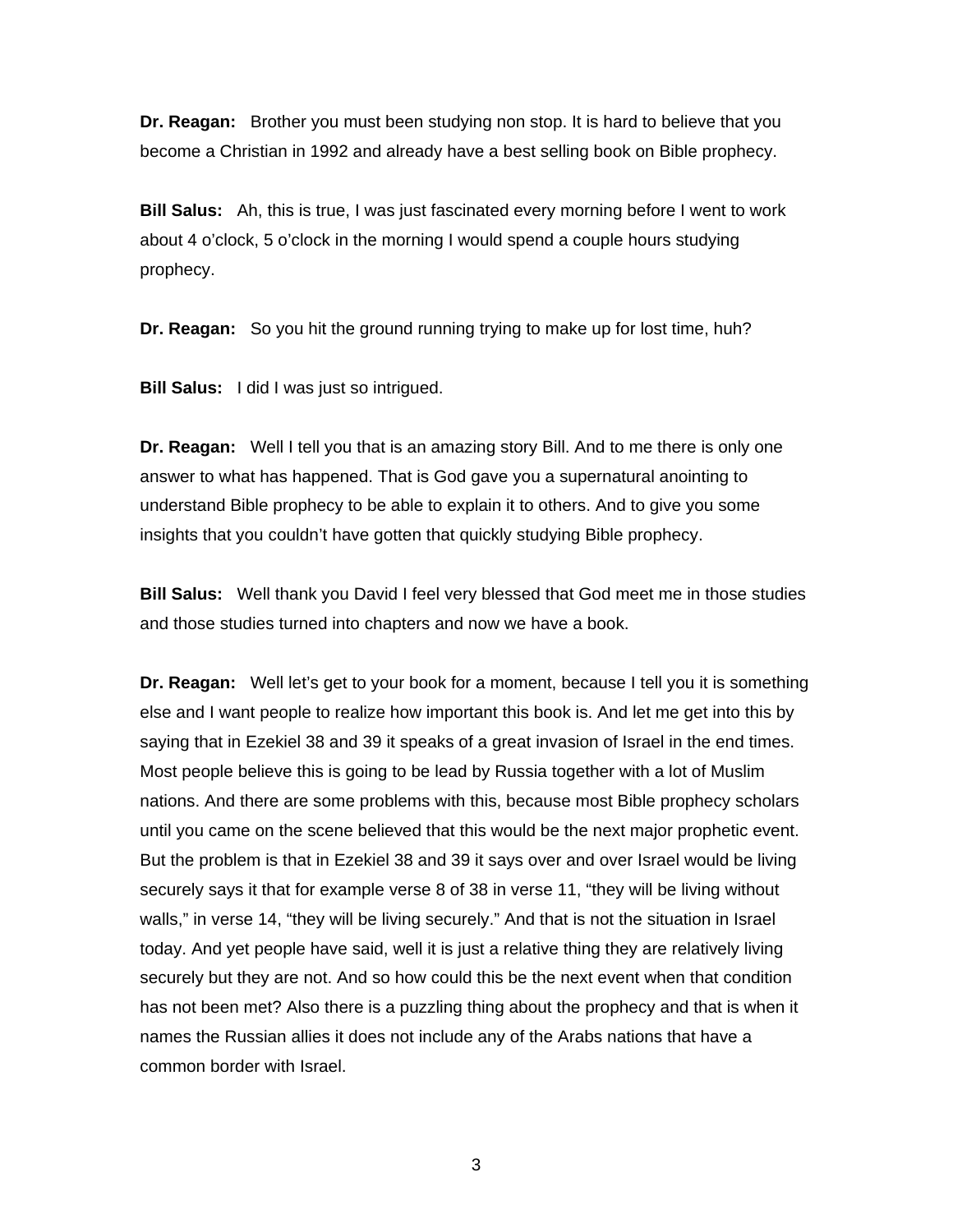## **Bill Salus:** Mm-hmm.

**Dr. Reagan:** You have come up with a solution to both of those. Tell us about it.

**Bill Salus:** Okay, well it is interesting because with all the elbow rubbing that Russia is doing these days and muscle flexing that Russia is doing these days it does appear as though this would be the next prophecy that would be fulfilled. And I did an article that you actually put in your Lamplighter Magazine, called: "Psalm 83 Verses Ezekiel 38 Which is the Next Middle East News Headline".

### **Dr. Reagan:** Right.

**Bill Salus:** In that article I discussed six to seven reasons believe that it was six but I found a seventh now that I will share with your audience. As to why Israel is not in that condition yet for Russia to invade. Like you said they are now dwelling securely. I have a chapter in the book called Israel Dwelling Securely, and the Yisreal Yasbab Betach. And they are not dwelling securely they are, of course they had 4,000 rockets logged at them from Hezbollah so on and so forth in the summer 2000. And they are not dwelling without walls, which is another condition they have to be in.

**Dr. Reagan:** In fact they are building walls.

**Bill Salus:** Yes they have a 403 mile wall that at some point that they have almost finished completing that is at some points is 20 feet high to keep the Palestinian terrorist element out of Israel proper. They are not dwelling in the center of the land this is the new one I discovered. It says in Ezekiel 38, he is saying that, this is brought up by Shebah and Dedan when they are saying Israel is in the midst of the land when Russia comes against them. And the Hebrew word is tabbuwr. And we have to wonder what, and that means center in the language, we have to wonder what portion of land was he really talking about. Was he talking about that portion of land allotted to the Jewish State in 1947 with UN Resolution 181 of the Partition Plan or was he perhaps talking about the land allotted to the Jewish people in Genesis 15:18 when God promised Abraham that he would give Him land from the river of Egypt to the River of Euphrates which is of course through Syria and Iraq, which would put the center of that land in Jordan. And as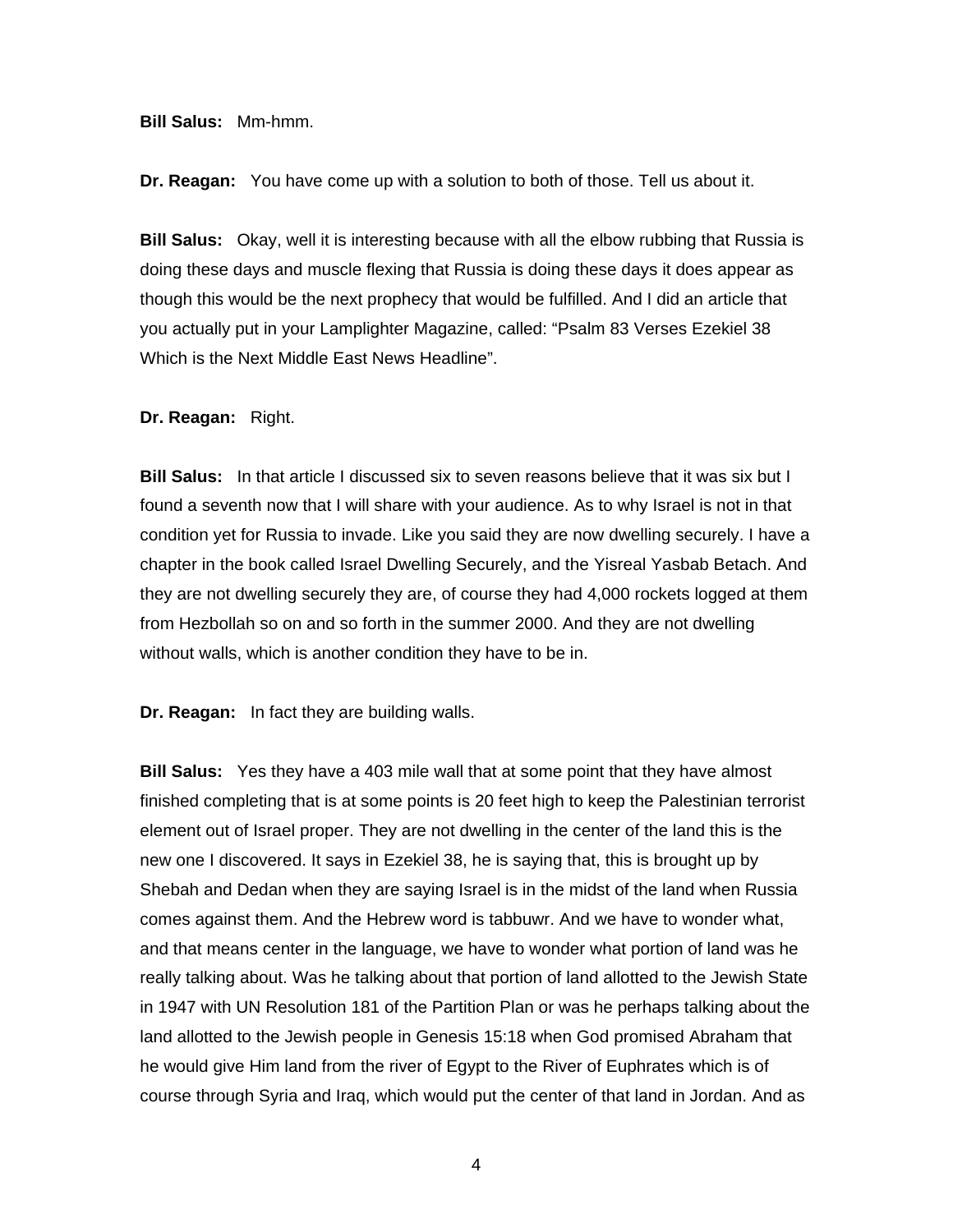I get into the book and hopefully discuss some of this stuff, I talk about how Israel with annex land and will find themselves in possession of Jordan. It appears to be from several scriptures that I point out in the book. They are not dwelling securely, they are not one of the wealthiest nations in the world. Or they haven't acquired they exceedingly great plunder that Russia also comes after. We are given a hint as to the motive of Russia and the consortia of Russian alliance that comes against Israel. They are coming for exceedingly great plunder. Some suspect that since Israel is drilling for oils these days with Zion Oil that they will come into a new found wealth of oil under their own soil. And they might. And there a lot of Zion Oil, Prophetic Oils out there. They tie in connecting passages of the Old Testament where they believe that it is foretold that Israel will find oil. However, I don't think it will be limited to that. I believe that it will be the exploitation of their resources, as Israel expands and conquer over Psalm 83 Arab Nations which I am sure we will talk about.

**Dr. Reagan:** Okay now, you mentioned Psalm 83, and that's where we are getting to the heart of what you have written about. So let's pause here for just a moment, and when we come back we want to jump into Psalm 83 and see what it was you discovered that no one else seemed to ever notice before. That solves these problems about Israel living in peace, and security, and also the mysterious thing that the Russian invasion does not include the surrounding Arab Nations. So we will be back with you in just a moment. In the mean time folks what want to do is show you how you can get in touch with this ministry through our website. And find out more about what we do and find out about all the wonderful resources that we have available to help you better understand Bible prophecy.

# **Part 2**

**Dr. Reagan:** Welcome back to Christ in Prophecy. My special guest is Bill Salus from California who is the author of this great book *Isralestine* that solves some problems, some mysteries about end time Bible prophecy. And we are going to get to that right now. Bill lets pick up where you left off. We were talking about the fact that Ezekiel 38 and 39 says that the Israelis will be living in peace without walls when this Russia invasion occurs. That is not situation now secondly it doesn't mention any of the Arab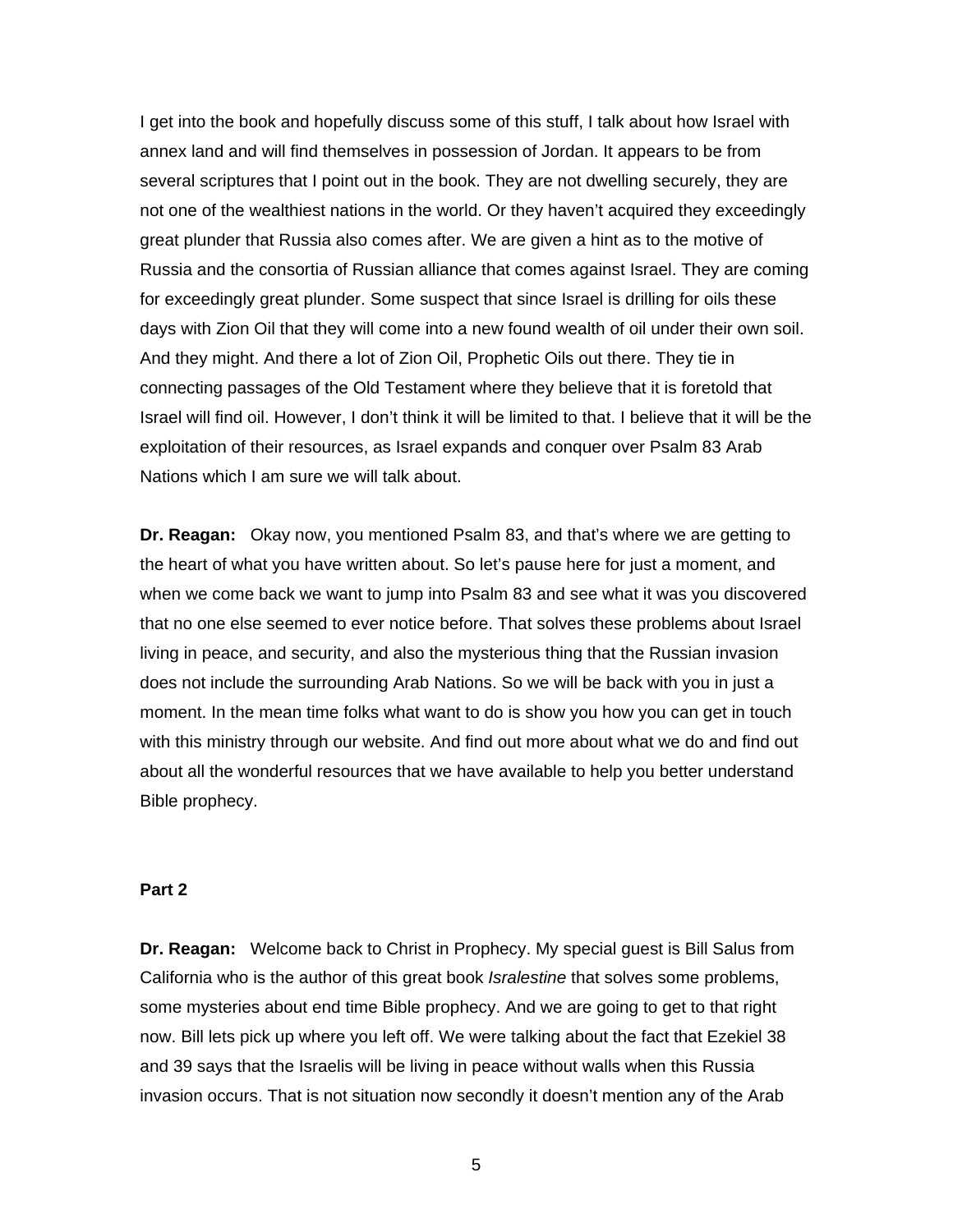nations that have a common border as being part of the invasion. Why aren't they there? Now you suddenly hit the scene with an answer to both of those questions concerning Psalm 83. Now how does Psalm 83 answer those questions?

**Bill Salus:** Well yes David, it is intriguing that Israel's most observable opponents over the last 60 years since the restoration of the nation are not enlisted in the Ezekiel 38 nine member consortia of nations. This has puzzled the scholar a lot recently. These are the very nations that border Israel through which the Russian invasion would be trespassing into to get into Israel to invade. So of course why are they now listed? And of course what we are referring to are Lebanon, Syria, Jordan, Saudi Arabia, Egypt, and what has evolved out of those entities are Hezbollah, Hamas, Palestinians, and other terrorist entities could be included in that list. Three-thousand years ago oddly enough, a prophecy that has not found its final fulfillment, Psalm 83 issued by Asaph the Seer enlist all of these specific populations that we are talking about there are ten of them in total. In my book I have gone through and traced who they are because when Asaph wrote this prophecy he was speaking in vernacular of his time he was talking about the Edomites and Philistians and Tyrians from Tyre. Well you, know, who could he have been talking about and it turns out he appears to have been talking about the Palestinian refuges, the Hamas, the Hezbollah, he talks about Assyria which would encompass Syria and part of Northern Iraq. He talks about the Hagarines which Dr. Arnold Fruchtenbaum and myself subscribe to being Hagar was the matriarch, a matriarch of Egypt she mothered Ishmael for Abraham so we look at them as the Egyptians. Ismaelites we look at them as the Saudi Arabians and I, though out the book I weave in these connections of who these people are through the research I have done. And they are absent from the Ezekiel 38 invasion. So I was intrigued by Psalm 83 and of course the theme of the book is Psalm 83, and I talk about how this, and the Psalm talks about these ten populations coming together with one consent and in an attempt to destroy the nation of Israel that the name Israel would be remembered no more. So I look at that as and most scholars agree has not been fulfilled yet, so I look at that as a forthcoming event in light of the way we see the stage setting over in the Middle East presently. It answers the questions, why aren't those nations included in Ezekiel 38 and 39 and so, and then I get into how God deals with that battle. We will probably be talking little about that in the interview as well through the exceedingly great army of Ezekiel 37:10 which I believe the Israeli Defense Forces will fulfill that prophecy. So they are not listed in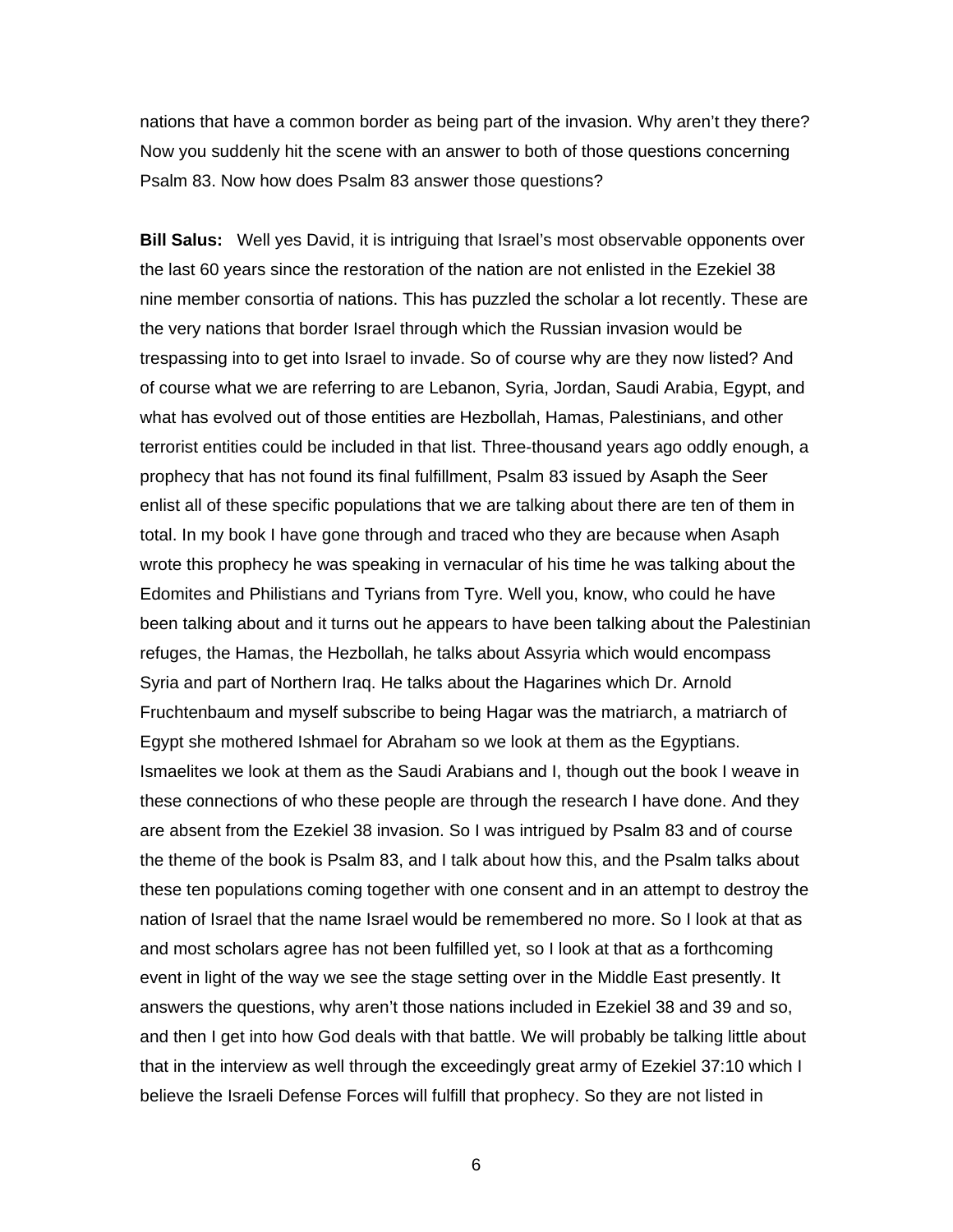Ezekiel 38 and 39, but they are listed in Psalm 83, and so I make a distinction between the two. Now when the Israeli Defense Forces defeat, I call it the Israeli Conquest in the book, and I call these nations of Psalm 83 the inner circle.

**Dr. Reagan:** Okay, wait a minute lets make sure the viewer understand this. You are saying that Psalm 83 is a war that is going to be fought before the war in Ezekiel 38 and 39. Yes. And it will be a war in which Israel will defeat all of these Arab nations that have a common border with it.

**Bill Salus:** Yes.

**Dr. Reagan:** And Israel will expand into that territory.

**Bill Salus:** Yes.

**Dr. Reagan:** And therefore that is the reason they are not mentioned in the Russian invasion.

**Bill Salus:** Yes.

**Dr. Reagan:** Okay.

**Bill Salus:** That is four yeses.

**Dr. Reagan:** Alright. We are onto something here.

**Bill Salus:** Yes.

**Dr. Reagan:** Okay.

**Bill Salus:** This is my hypotheses.

**Dr. Reagan:** That solves the problem too of Israel having peace.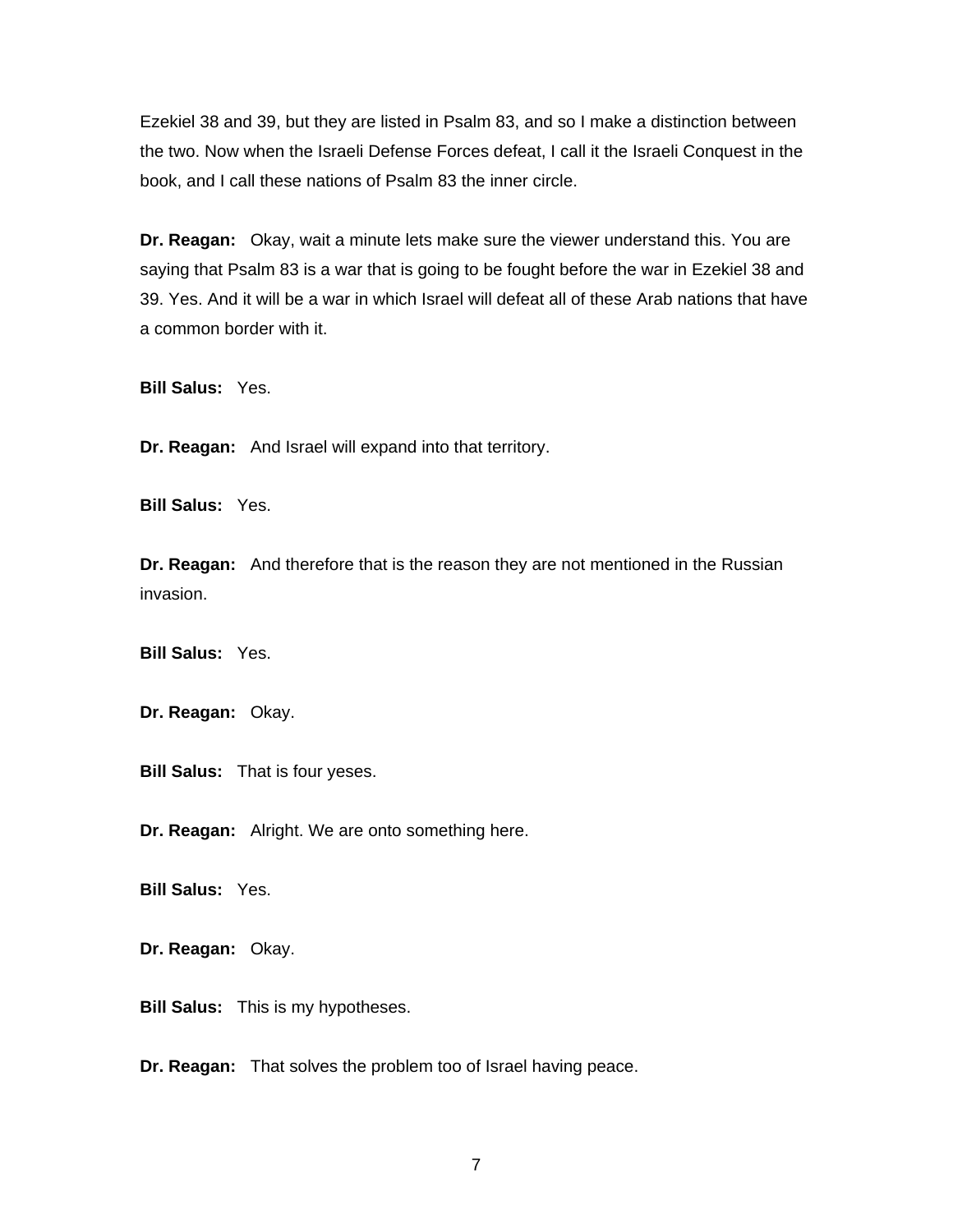**Bill Salus:** Solves it and it also solves the problem of Israel moving into the center of the land, midst of the land, it also solves the problem of them be exceedingly wealthy because they will be able to exploit their resources. I believe that it will be a safer Israel more Alilyah will come forward, more Jews will come into Israel, they will exploit the resources and expand the territorially. And they will, be will become that ripe carrot on the string that Russian and Iran will lick their chops to come after for that exceedingly great plunder.

**Dr. Reagan:** Well I tell you what Bill when I read your book and you sent me a copy before it was published. I was just sitting there saying, "Yes, yes, yes". I mean this answers all these questions and I couldn't understand why anybody, myself included had never seen this before because I always wondered why is it, it says Russia. They are living in peace, and these others are not mentioned as part of the Russian invasion. And it just, I think the Lord gave you an insight there and it just pulls it all together and makes is so clear. That the Israelis will fight this war, win this war, occupy these territories have the peace and that is why they are not included in the invasion. And Israel will really be living in peace. Well I tell you it is quite an insight, and I get excited about it. I thank you for it. It is really a great insight. And how has it been received?

**Bill Salus:** It has been received fairly well, by scholars like yourself and many others. Um, it's caused a lot of people to dive deeper into the Psalm and try to understand it. See the interesting thing about it, it is a partitioned, it is a prophecy put into a partition only format.

**Dr. Reagan:** That's right, that's right.

**Bill Salus:** It is not like Ezekiel 38 and 39 where we say in California, you get the entire enchilada.

**Dr. Reagan:** You are right, it does raise a very important question, the question is this: It never says in the Psalm who wins this war, so how do you know the Israelis win this war?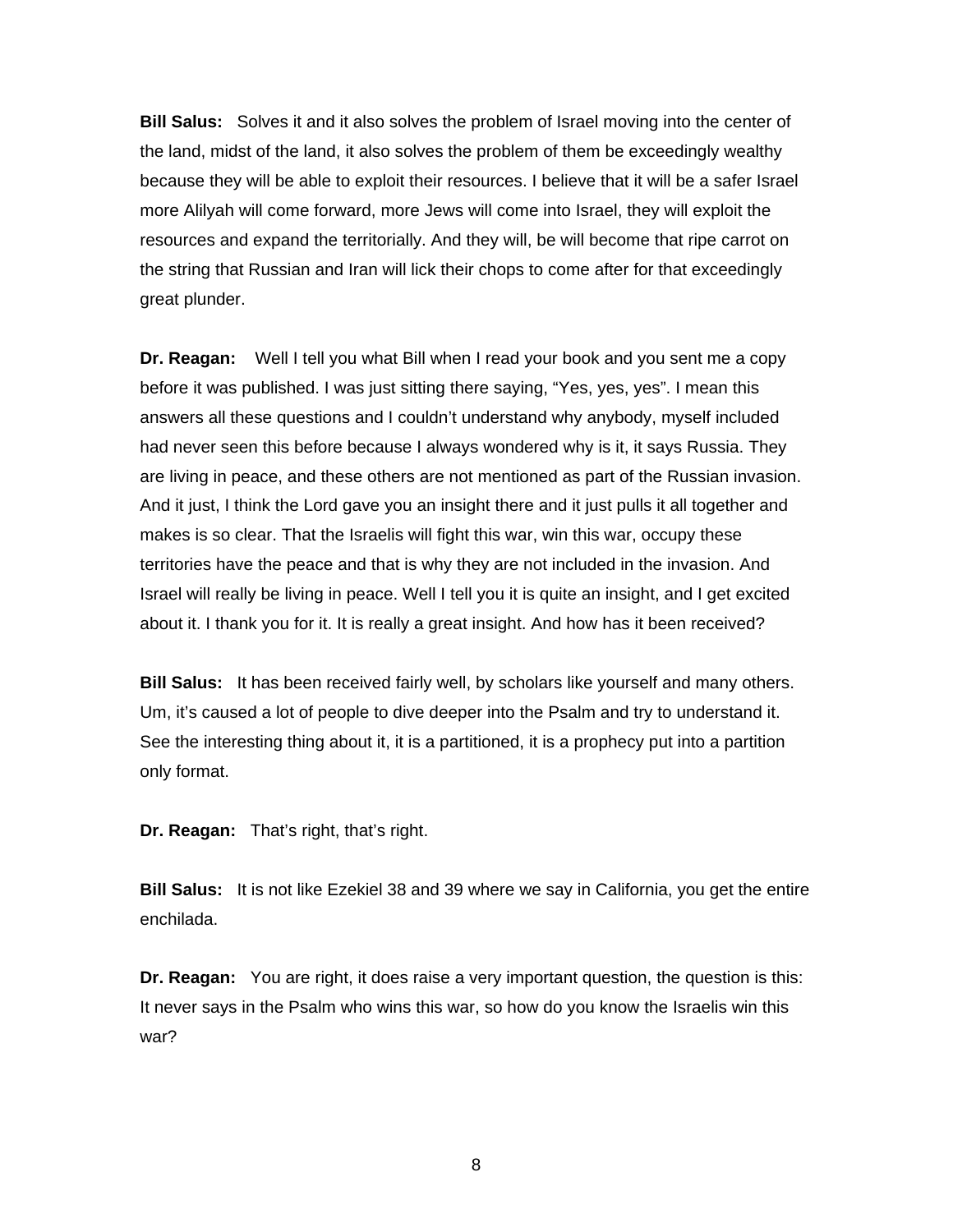**Bill Salus:** Well the, there are several reasons for that David. The very basic starting one theologically is that God promised Abraham he would have descendants forever and those would be the Jewish people. What we are talking about is a probably nothing less or nothing short or a genocidal attempt against the Jewish people by the Arab Nations that we talked about those ten populations. God is a promise keeper, and He will not allow the Jewish people to be destroyed. Hitler was unsuccessful and of course there is a litany of attempts.

**Dr. Reagan:** In fact in Amos he says, I will put you in that land and you will never be rooted up again.

**Bill Salus:** Exactly. If God keeps his promise to Israel which we know he will, then the Jewish, the Jews will win. But what connected this for me David is Ezekiel 37:10, you know many people, Dr. Arnold Fruchtenbaum and myself included believe that Ezekiel was transported in Ezekiel 37, 2600 years ago into the 1940's where he saw the vision of the Valley of Dry Bones. And this represented the Jewish people in the Diaspora in a devastating grave holocaust condition and it says, then God even asks Ezekiel can these bones live. Ezekiel says, God you know. What a profound question that turns out to be because if they don't survive the very thing we are talking about God broke His promise to Abraham.

## **Part 3**

**Dr. Reagan:** Welcome back to Christ in Prophecy I am interviewing Bill Salus who is the author of this great book *Isralestine* that gives us a development of Psalm 83 and along that line Bill I want to get something in here very quickly. And that about this time that you were getting this insight from the Lord wasn't something discovered in Ireland.

**Bill Salus:** Yes believe it was July of 2006 an engineer was digging up some Irish bog soil and he found under the soil almost unblemished a parchment opened to specifically to Psalm 83.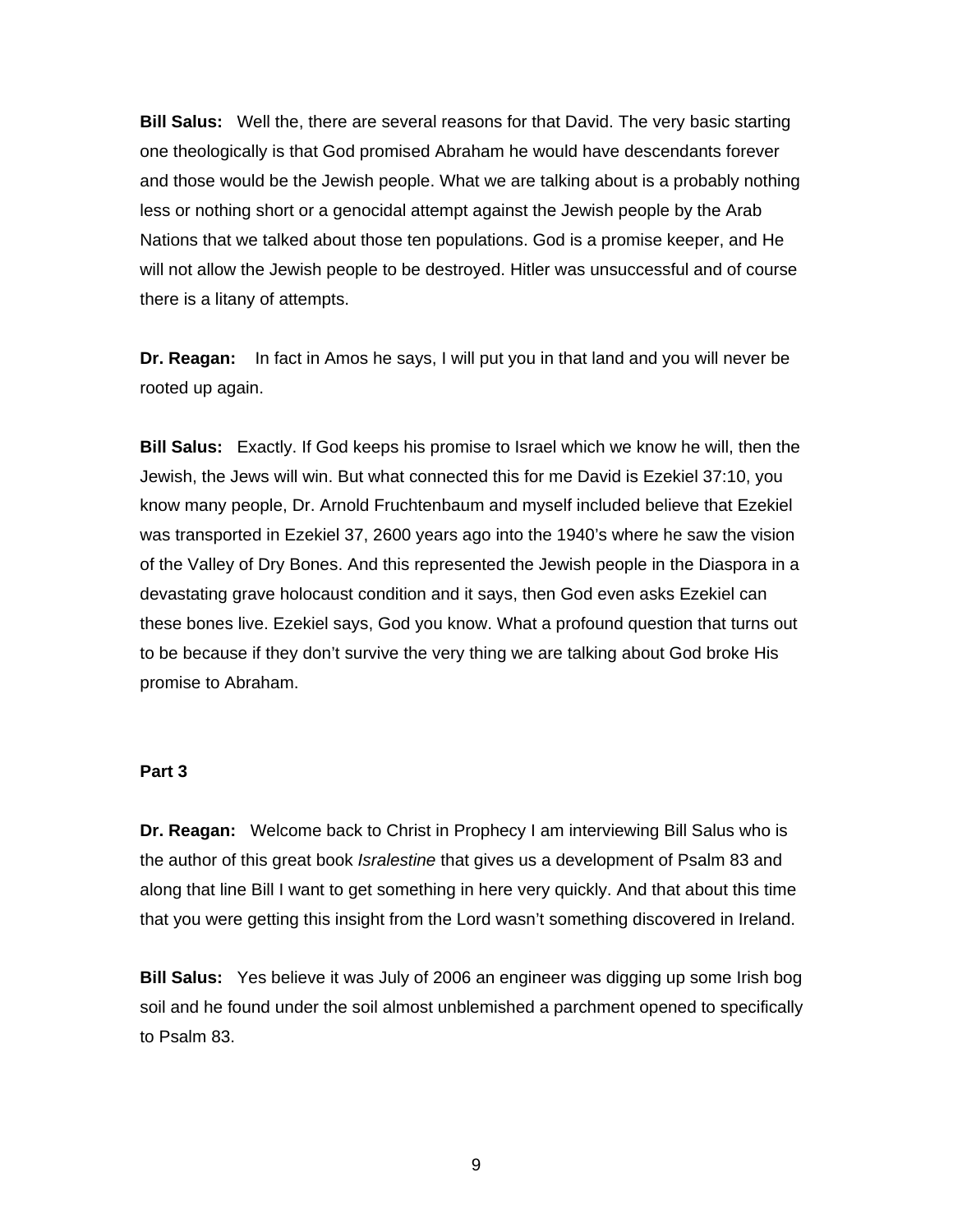**Dr. Reagan:** Well that is just amazing and that was on the news all over the world. I remember I saw photographs of it and all, and then bang here you come with Psalm 83.

**Bill Salus:** Well the Rabbis say there is no such thing as kosher I think that is the word right?

**Dr. Reagan:** Right. Now to a very important question, and we don't have much time, the question is this: traditionally Bible prophecy teachers have said that peace would come to Israel only when the Anti-Christ made a covenant with them that would guarantee their security. Now you are saying the Israelis are going to defeat all of their Arab neighbors around them. Occupy their territory, have peace and become a world super power. And they don't need an Anti-Christ to guarantee their peace. So what is the Anti-Christ coming all about?

**Bill Salus:** Exactly the traditional view point that has been taught for the last 60 years has come from the limited lenses of a lesser Israel in my estimation.

**Dr. Reagan:** Um-huh.

**Bill Salus:** Um, Ehud Olmert said in September 14 that the notion of a greater Israel has expired and then on the 19<sup>th</sup> Mahmoud Ahmadinejad said the idea of the lesser Israel is about to be expired, I am paraphrasing his verbiage. But the way I look at it, I look through the lenses of a greater Israel, Israel is going to expand they are going to come out of this little 9,000 square box that they were allotted with UN resolution of 1947 the Partition Plan. As a result of the Psalm 83 war they are going to become an exceedingly great army they are going posses not only their arsenal but they will have the opportunity to posses some Arab arsenal as well. They will be very powerful. I then say it is followed like a Goliath shadow coming in behind then comes Ezekiel 38 and 39. When Russia comes after Psalm 83, these nations and in the process their God exhibits His power and He defeats that invasion. The purpose of the Israeli Defense Forces is only to deal with Psalm 83, they are not even necessary in Ezekiel 38 and 39 apart from perhaps burying the dead and burning some weapon and things like that in the after math. God destroys them, so what we have, and I put these events Pre-tribulational and I put them, Anti-Christ coming into the scene in the after math of both of these power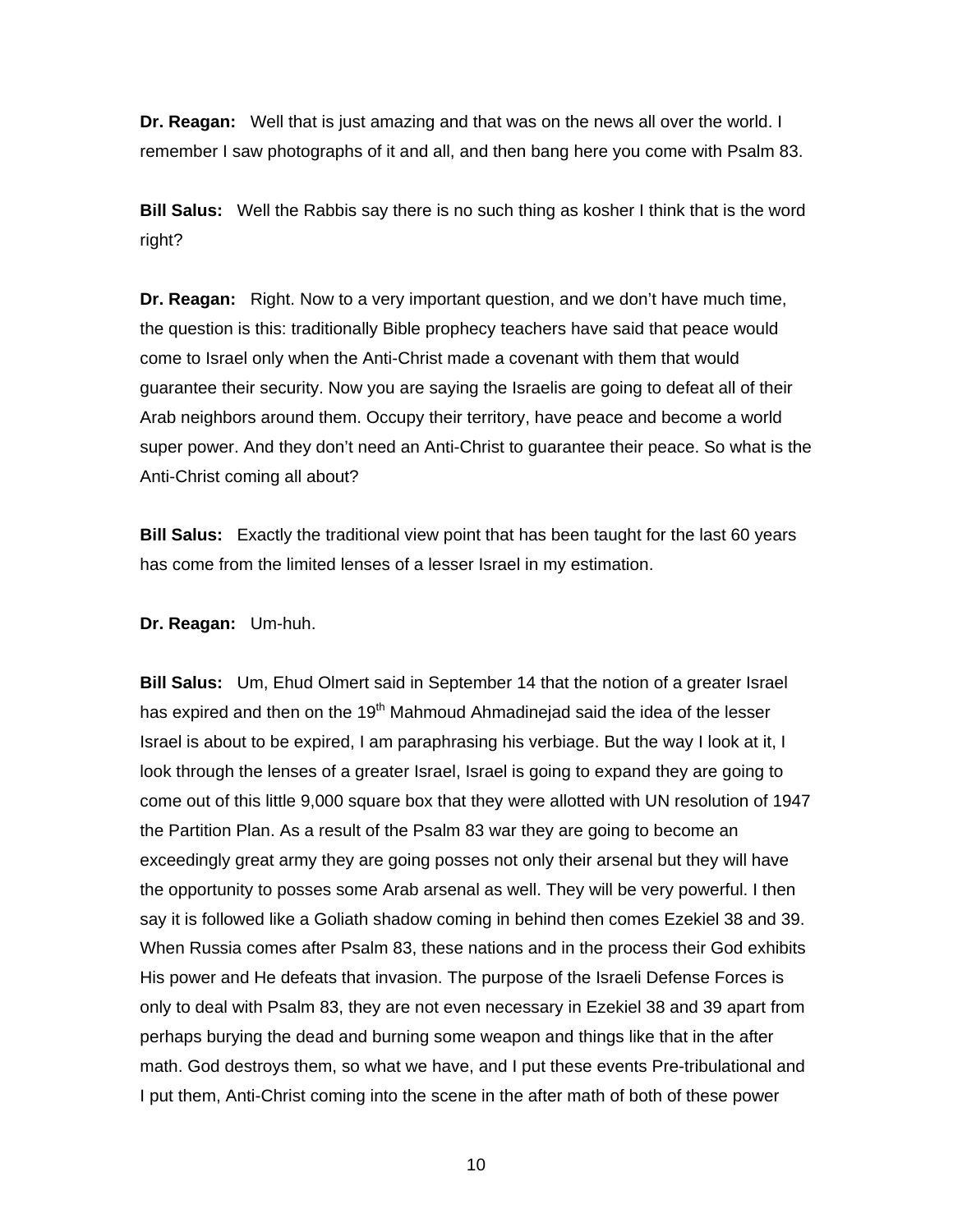genocidal attempts against the Jewish people. So we have to be looking at this, when we try to understand the contents of the Anti-Christ pact with Israel. We have to be looking through the lenses of a great Israel in my estimation. The Israeli Defense Forces have exhibited their might, achieved the title and fulfilled prophecy being the great army. God will have accomplished His purposes which say the Jewish people will recognize He is God and the nations of the world will recognize that He is God. And so what is the stage when the Anti-Christ comes on the scene in light of the fact of these two facts could pre-curse the tribulation period. And some of the most vast literature in the Scriptures is in Isaiah 28. When they talk, when Isaiah says that this Daniel 9:27 covenant becomes a covenant with death an agreement with Sheul and it is a picture if you read Isaiah 28 of the Jewish people in a very empowered condition. And they are intoxicated with their empowerment all the way from Ephraim on through to the priests, prophets, even the people that fight back at the gate. I presume that would be the exceedingly great army. They are all intoxicated with this power. So it says that when they sign this covenant in the Isaiah 28:15 and 18 they are expecting that an over flowing scourge that will be coming will, they will escape that scourge. So we have to ask what is this over flowing scourge that they could be referring to? Could it be the 144,000 witnesses that have been running around talking about the Lord's coming? Revelation judgments could be forthcoming. Could it be the gentile nations of the world are going war and Israel is concerned about that? We have already talked about Psalm 83 occurring, Ezekiel 38 occurring I don't necessarily see another war apart from the Armageddon campaign after that, all though there may be some. Could that be the scourge they are worried about, that they want peace from that? But the traditional viewpoint has been you know that it is a peace between the Arabs and the Jews, and or a protection for Israel from the world in general. But I look at it in a different way, perhaps it a protection from the world of an empowered Israel on some level. So then it goes on to say in Isaiah 28:18 that this covenant will be annulled and that this scourge will pass through. Now we do also know that in the Armageddon campaign the Anti-Christ is going to come forward and he is going to try to destroy the Jews. And in Zechariah 13:8 it talks about two-thirds of them being cut up, cut off and being destroyed. So this could be the scourge as well. But their thinking that by signing some covenant with this individual that some over flowing scourge is not going come their way. And of course God says that is going to annulled, and it does say in Isaiah 28 verse 22 a little further down that God is determined an end for the whole world. So it could very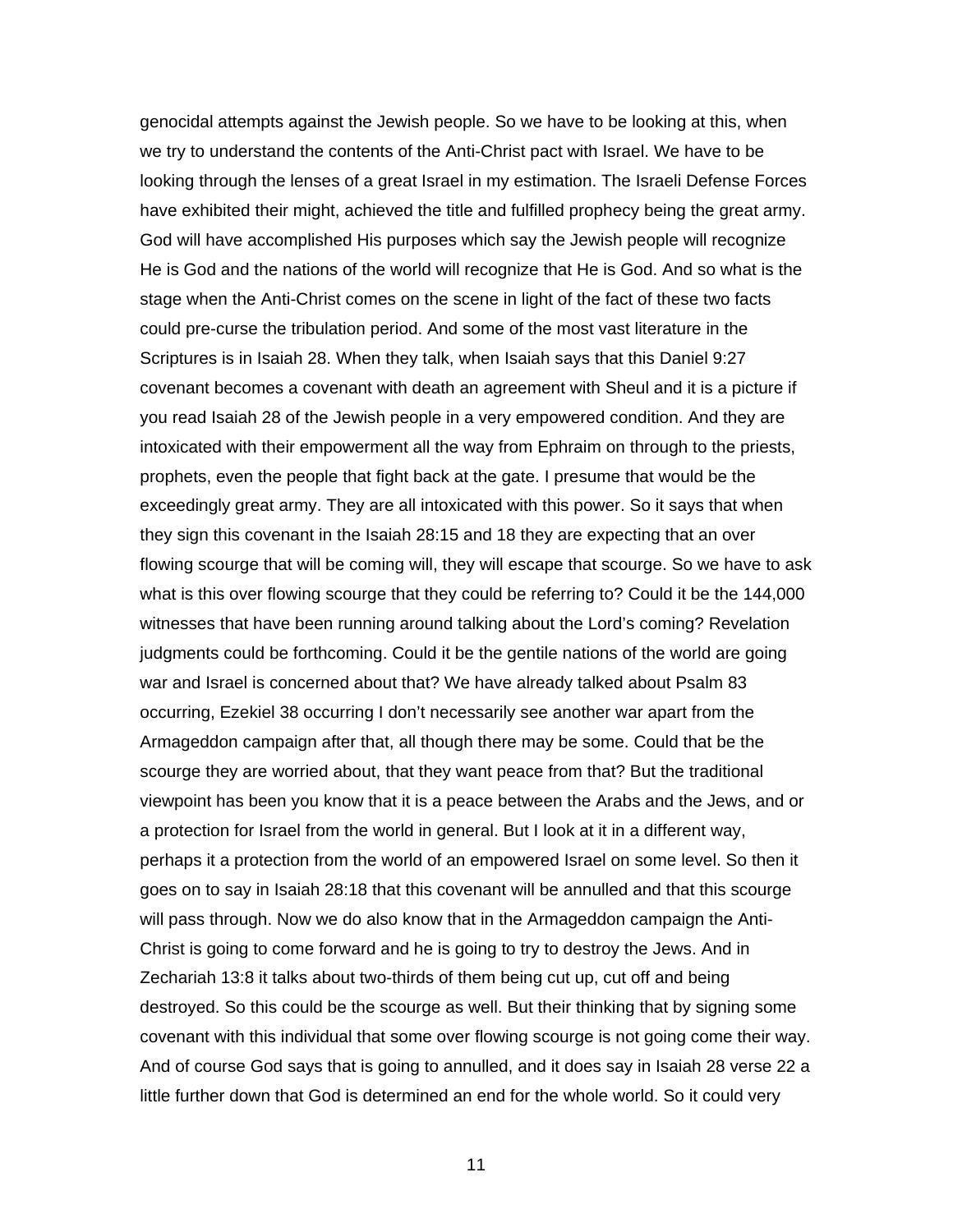well be the Day of the Lord, the Day of Jacob's trouble things along those lines. I don't know if they feel they can escape that, again I am conjecturing. I think that it is milestone to consider the possibility that it is not a peace pact between the Palestinians and the Israelis but it is something much bigger and much broader. So I don't know exactly what the content is I am hoping to write another book and find that out someday. [laugh]

**Dr. Reagan:** Well I hope the Lord gives you that insight very soon.

**Bill Salus:** Thank you.

**Dr. Reagan:** Bill I really appreciate you being on our program it is a great blessing and I would like you to look into that camera right in front of you for a moment and tell people how they can get in touch with your ministry.

**Bill Salus:** Yes David thank you. My website is prophecydepot.com, that is [www.prophecydepot.com,](http://www.prophecydepot.com/) like Home Depot, D-E-P-O-T. I have many articles on there you can purchase my book on that site. You can also get it from Amazon.com, and there are some bookstores like Borders and Barnes and Nobles that are carrying it. But for sure you can get it on my website. It is a fascinating book, I hope you enjoy it. And please blog me when you do read it, my contact information is right on the front cover of my website how you can reach me on the website so I look forward to that.

**Dr. Reagan:** Now Bill I know you do a number of radio interviews and do you have any of those posted on your website.

**Bill Salus:** As a matter of fact I do, and I still have our interview posted on there parts 1 and 2.

**Dr. Reagan:** We had a great time talking about your book.

**Bill Salus:** That was one of my favorite radio interviews.

**Dr. Reagan:** Except I kind of got carried away and I think you had to break it up into two programs didn't you?